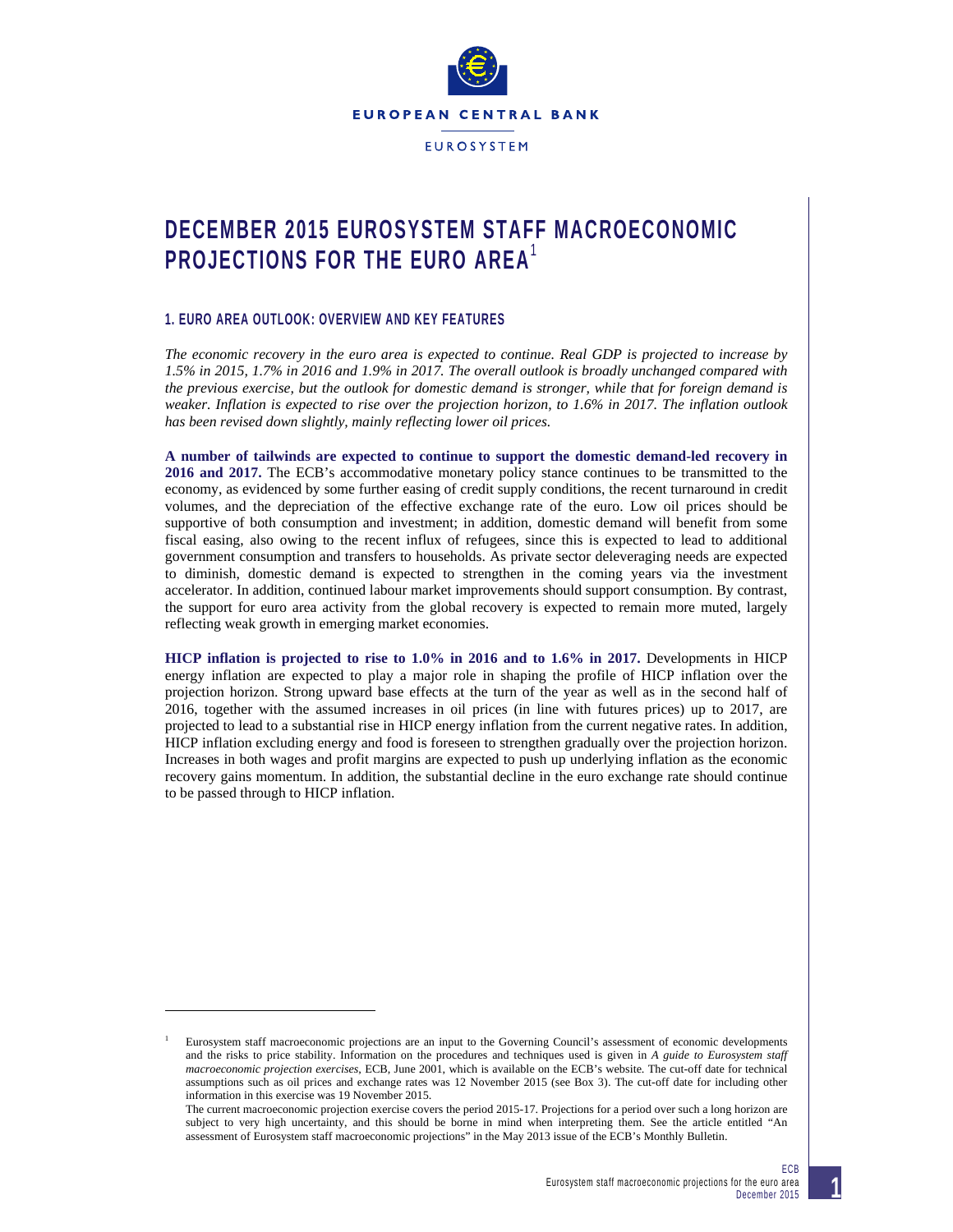#### **Chart 1 Macroeconomic projections**

(quarterly data)

# **Euro area real GDP**2) **Euro area HICP**





1) The ranges shown around the central projections are based on the differences between actual outcomes and previous projections carried out over a number of years. The width of the ranges is twice the average absolute value of these differences. The method used for calculating the ranges, involving a correction for exceptional events, is documented in *New procedure for constructing Eurosystem and ECB staff projection ranges*, ECB, December 2009, available on the ECB's website. 2) Working day-adjusted data.

## **2. REAL ECONOMY**

**The recovery in euro area activity is expected to continue, increasingly supported by domestic demand over the projection horizon.** Real GDP increased by 0.3% in the third quarter of 2015. Looking ahead, business and consumer confidence has remained elevated in recent months, pointing to steady growth in the near term. Beyond that, a number of favourable factors are expected to support real GDP growth over the projection horizon, notably the accommodative monetary policy stance, some fiscal easing, low oil prices and a gradually improving global demand outlook coupled with rising export market shares reflecting the comparatively weak effective exchange rate of the euro.

**Private consumption expenditure is expected to remain the key driver of the recovery.** Nominal disposable income should accelerate over the projection horizon, supported by increasing wage income against a background of robust employment growth and rising nominal compensation per employee growth, as well as by accelerating other personal income. In addition, higher transfers and lower direct taxes will increase household income in 2016. Real disposable income growth is expected to remain resilient in 2016 before losing momentum in 2017 on account of rising consumer prices. Low financing costs and rising household net worth, both reinforced by the asset purchase programme (APP), should support private consumption, although the low interest rate environment also weighs on disposable income, via lower interest receipts. Overall, annual growth in private consumption is projected to average 1.7% over the period 2015-17, following an increase of 0.8% in 2014.

**The saving ratio is expected to remain broadly stable in the near term, before declining slightly in 2017.** The saving ratio is projected to increase somewhat in 2015, reflecting some inertia in the adjustment of consumption to the oil price-related gains in real disposable income. The saving ratio is expected to remain broadly unchanged in 2016 before declining somewhat in 2017. In certain countries high unemployment and elevated gross debt levels are expected to maintain some upward pressure on savings, while the very low level of interest rates may imply a need for additional savings in some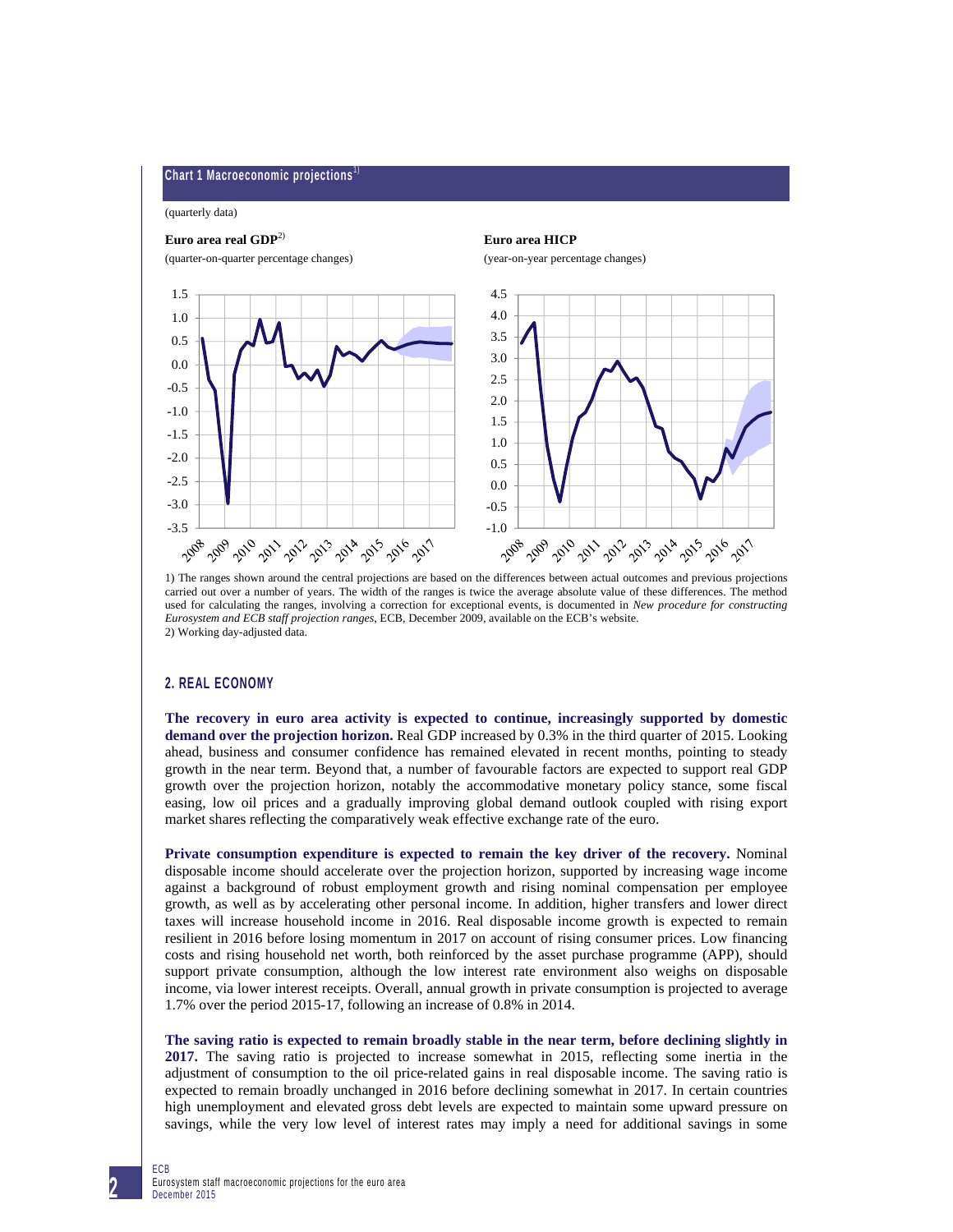countries. Over time, though, a number of downward pressures on savings are expected to dominate. First, household consumption should gradually catch up with the increase in disposable income stemming from the drop in oil prices. Second, gradually declining unemployment should result in lower precautionary savings, allowing households to undertake major purchases that might have previously been postponed. Finally, very low interest returns tend to discourage savings via an inter-temporal substitution effect.

**Residential investment in the euro area is expected to pick up, albeit from a very low level.** Revised data suggest somewhat stronger residential investment activity in the first half of 2015. Looking ahead, residential investment should gain momentum over the projection horizon, supported by sustained growth in real disposable income, very low mortgage rates and easier financing conditions, reinforced by the APP. This should result in stronger household loan growth, supporting residential investment. However, high levels of household debt and unfavourable demographic effects in some euro area countries are likely to prevent a stronger increase in residential investment.

**Business investment is set to gain momentum gradually, supported by an improvement in financing conditions and by the cyclical recovery.** The accommodative monetary policy stance, accelerator effects in the context of the projected strengthening of domestic and external demand, the need to modernise the capital stock after several years of subdued investment, fiscal measures in some countries, and a strengthening of profit mark-ups in the context of an already cash-rich non-financial corporations sector are all projected to support capital spending. Moreover, the overall pressure from corporate deleveraging in the euro area should, over the projection horizon, be less of a constraint for business investment than in the past. Indeed, in most countries debt-to-equity ratios have declined substantially from the peaks reached during the financial crisis and stand at their historical lows. However, the recovery of business investment will still be held back by remaining financial bottlenecks and high indebtedness levels in some countries, as well as by expectations of weaker potential output growth than in the past.

**The fiscal stance, as measured by the change in the cyclically adjusted primary balance net of government support to the financial sector, is expected to provide a mildly positive contribution to demand over the projection period.** After mildly tightening discretionary fiscal measures in 2015, a discretionary loosening is assumed in 2016, while in 2017 fiscal measures are assumed to be neutral.<sup>2</sup> Growth in real government investment is expected gain some momentum in 2016 and to accelerate further in 2017, while government consumption is assumed to grow at a relatively strong pace. The influx of refugees is expected to contribute to a loosening of the euro area fiscal stance (see Box 2).

**Euro area foreign demand is expected to be dampened by weak growth in emerging markets and a low trade intensity of global growth, but is projected to recover gradually over the horizon (see Box 1).** While foreign demand is expected to gradually strengthen over the projection horizon, its pace will be slow owing to weak import growth in emerging market economies. It is projected to fall well short of its pre-crisis pace, reflecting both lower global activity and a lower global trade elasticity to growth, especially in emerging market economies.

**Extra-euro area export growth should increase over the projection horizon.** Extra-euro area export growth is projected to continue to outpace foreign demand growth over the projection horizon, with exports benefiting from the lagged effects of the depreciation of the effective exchange rate of the euro and gains in competitiveness. Extra-euro area import growth is expected to remain relatively contained over the projection horizon, reflecting a composition of total demand dominated by expenditure components with low import content such as public and private consumption. The current account surplus is expected to increase from 2.4% of GDP in 2014 to 3.0% in 2015, before easing to 2.9% in 2016 and 2.7% in 2017.

 $\overline{a}$ 



<sup>2</sup> The fiscal assumptions reflect the information included in budget laws for 2016 as well as other relevant information that was available on 19 November 2015. They include all policy measures that have already been approved by national parliaments or that have been defined in sufficient detail by governments and are likely to pass the legislative process.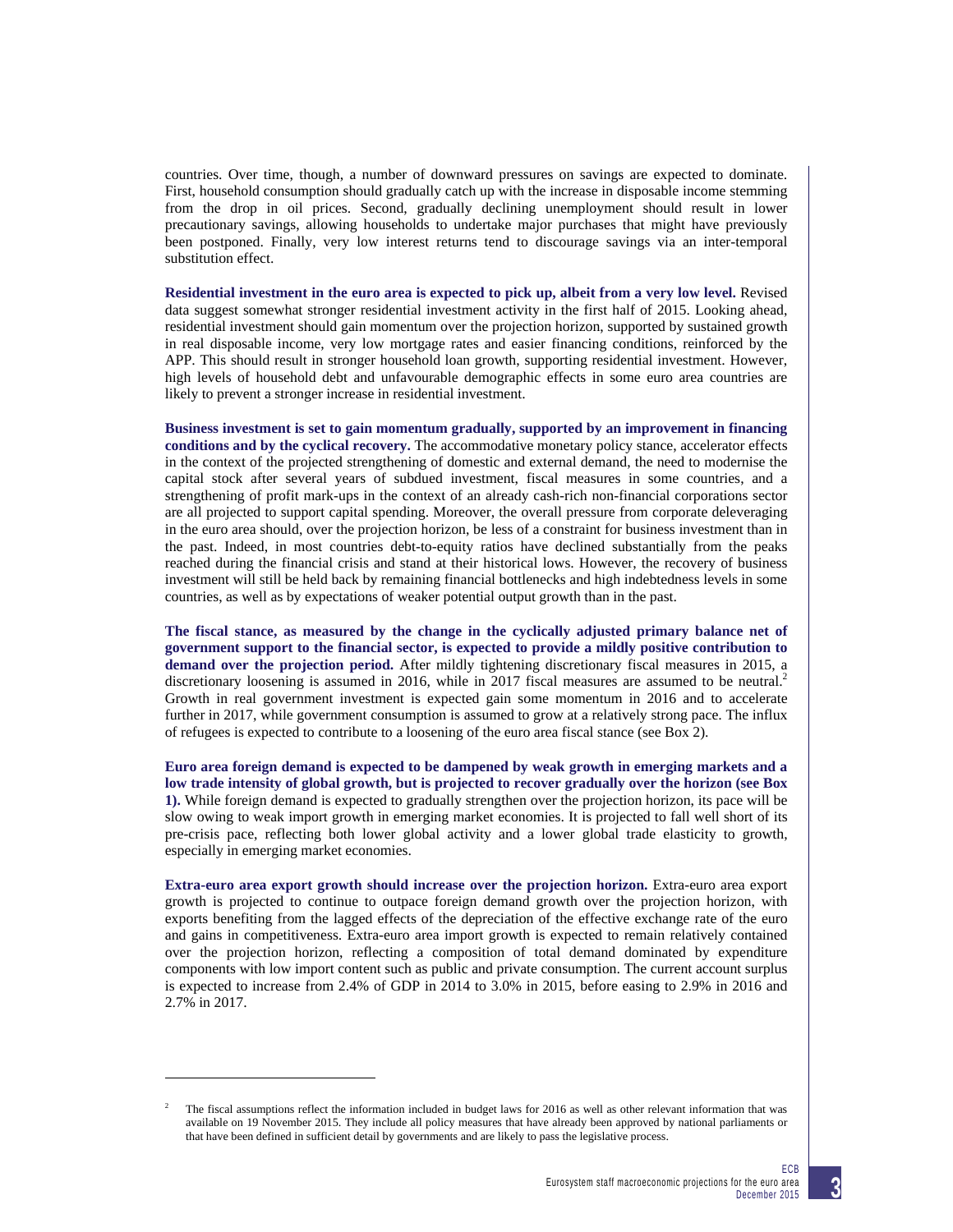**The negative output gap is expected to narrow, against the background of moderate potential output growth.** Potential output growth is estimated to be only around 1% over the projection horizon, remaining clearly below its pre-crisis pace. With projected real GDP growth being above potential, the negative output gap is expected to narrow substantially by the end of the projection horizon.

## **Box 1**

# **THE INTERNATIONAL ENVIRONMENT**

**The global economy continues along a path of gradual recovery, but the pace of economic expansion remains modest.** Global activity indicators and available country data point to continued moderate world growth in the third quarter of 2015. Looking ahead, global activity should remain on a gradual – yet uneven – modest recovery path, driven by resilient growth prospects in most advanced economies, while the outlook in emerging market economies continues to be subdued by historical standards. Low oil prices, favourable financing conditions, improving labour markets and confidence, and the receding headwinds of private sector deleveraging and fiscal consolidation should support the outlook for advanced economies. By contrast, the medium-term outlook for emerging market economies is more mixed. While strengthened demand in advanced economies should support a rebound in economic activity, structural impediments and macroeconomic imbalances in several large emerging market economies continue to hold back growth prospects in these economies. At the same time, some of these economies are adjusting to lower commodity prices and tighter external financing conditions ahead of the normalisation of US monetary policy, while political uncertainty in some of them remains high. Global growth (excluding the euro area) is projected to accelerate gradually from 3.1% in 2015 to 3.6% in 2016 and close to 3.9% in 2017. This implies a downward revision of 0.1 percentage point for 2015 and of 0.2 percentage point for 2016 compared with the projections published in September.

**Global trade was extremely weak in the first half of 2015, but it is expected to strengthen gradually.** Data on world trade for the first half of 2015 have been revised sharply down, now showing a more marked contraction. While the significant fall in imports in Russia and Brazil over this period can be partly explained by falling domestic demand and exchange rate depreciation, developments in other economies (including the United Kingdom, Japan and China) appear to reflect mostly noise in trade data. Recent trade indicators suggest some stabilisation for the third quarter of 2015, but overall subdued dynamics are likely to prevail in the near term. Looking further ahead, world trade is expected to strengthen gradually – in line with the recovery in global activity – while clearly failing to regain the dynamics observed before the financial crisis. Overall, relative to global GDP, the profile for global imports and euro area foreign demand is projected to be fairly weak over the horizon. Euro area foreign demand growth is expected to increase from -0.1% in 2015 to 2.7% in 2016 and 3.8% in 2017. Compared with the projections published in September, this represents a downward revision of 1.6 percentage point in 2015, 0.7 percentage point in 2016 and 0.3 percentage point in 2017.

# **The international environment**

(annual percentage changes)

| $($ annual personal $\epsilon$ shanges,          |               |        |      |      |                |      |      |                                          |        |        |  |  |
|--------------------------------------------------|---------------|--------|------|------|----------------|------|------|------------------------------------------|--------|--------|--|--|
|                                                  | December 2015 |        |      |      | September 2015 |      |      | <b>Revisions since</b><br>September 2015 |        |        |  |  |
|                                                  | 2014          | 2015   | 2016 | 2017 | 2015           | 2016 | 2017 | 2015                                     | 2016   | 2017   |  |  |
| World (excluding euro area) real GDP             | 3.7           | 3.1    | 3.6  | 3.9  | 3.2            | 3.8  | 4.0  | $-0.1$                                   | $-0.2$ | 0.0    |  |  |
| Global (excluding euro area) trade <sup>1)</sup> | 3.2           | 0.5    | 2.9  | 3.8  | 1.4            | 3.3  | 4.1  | $-0.9$                                   | $-0.5$ | $-0.3$ |  |  |
| Euro area foreign demand <sup>2)</sup>           | 3.3           | $-0.1$ | 2.7  | 3.8  | 1.5            | 3.3  | 4.1  | $-1.6$                                   | $-0.7$ | $-0.3$ |  |  |

Note: Revisions are calculated from unrounded figures.

1) Calculated as a weighted average of imports.

2) Calculated as a weighted average of imports of euro area trade partners.

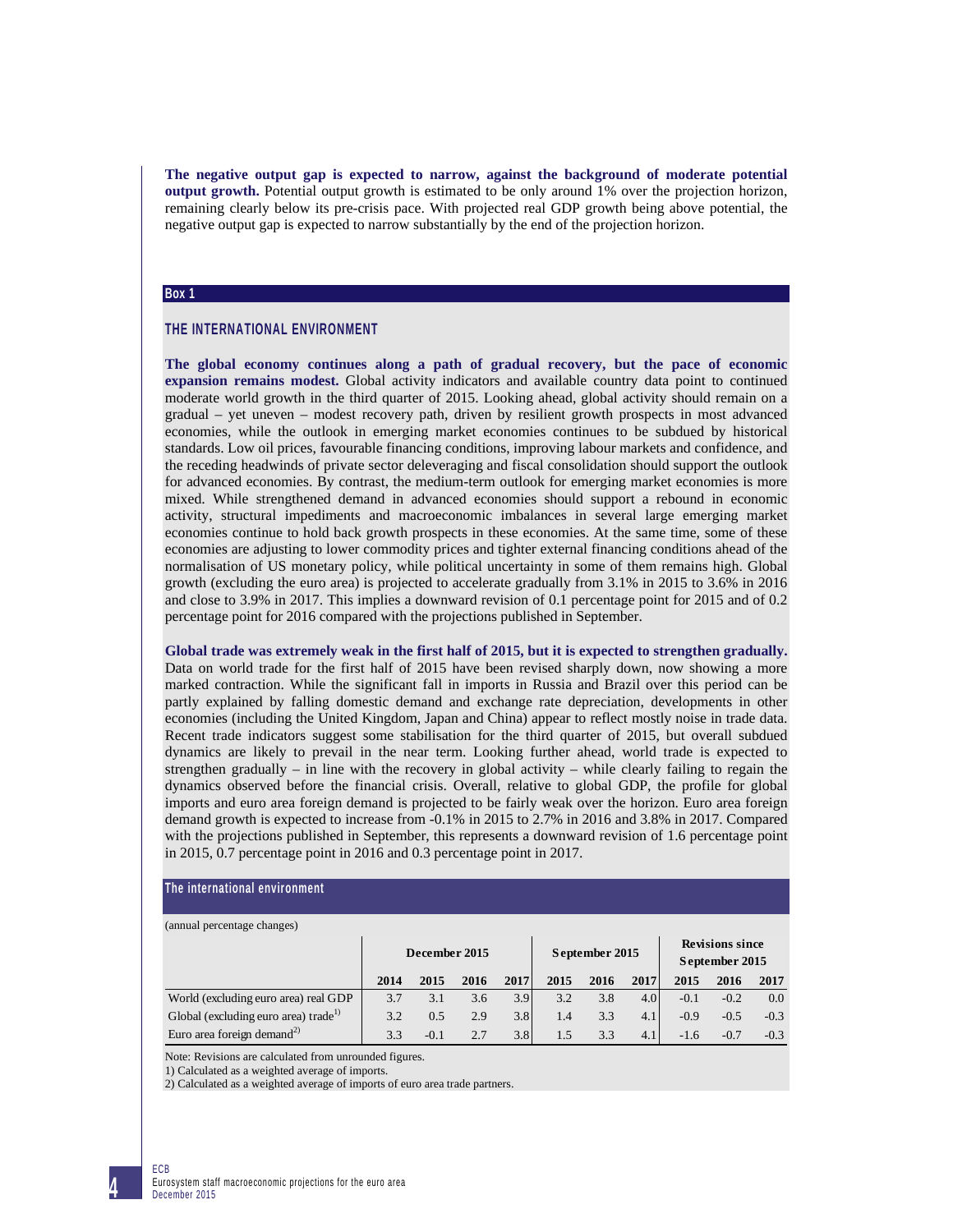**The improvement in euro area labour market conditions is expected to continue over the projection horizon.** Headcount employment is expected to maintain its strong momentum in the second half of 2015. It is projected to continue increasing in 2016 and 2017, mainly driven by the economic recovery, fiscal incentives in some countries, wage moderation, past labour market reforms and the gradual integration of refugees into the labour market. The number of hours worked per person employed is projected to increase somewhat over the projection horizon, but to remain far below pre-crisis levels. These developments in employment imply a pick-up in labour productivity growth from 0.3% in 2014 to 0.9% in 2017, in line with its traditional pro-cyclical pattern. The labour force is expected to expand more strongly than previously envisaged, by 0.5% in both 2016 and 2017 following annual growth rates of 0.2% in 2014 and 2015, reflecting the continued influx of refugees (see Box 2) and the fading of discouragement effects. The unemployment rate is expected to decline to 10.1% in 2017, still remaining far above its pre-crisis level (7.5% in 2007).

**Compared with the projections published in September, the prospects for real GDP growth are broadly unchanged.** A small upward revision in 2015 mostly reflects the stronger outcome for the second quarter of 2015. The broadly unrevised outlook for 2016 and 2017 reflects two offsetting factors: on the one hand, a more resilient outlook for private consumption and higher government consumption owing to, among other things, fiscal measures taken in response to the refugee influx, and, on the other hand, a weaker outlook for exports on account of weaker foreign demand.

# **Box 2**

## **THE IMPACT OF THE INFLUX OF REFUGEES ON THE EURO AREA ECONOMY**

**The euro area is currently experiencing an unprecedented influx of refugees.** About 850,000 refugees had crossed the Mediterranean by the end of November 2015, according to the United Nations High Commissioner for Refugees, implying flows well in excess of those observed during the Balkan crisis in the early 1990s. In the current projections, it has been assumed that an additional 2.4 million refugees (less than 1% of the euro area population) are likely to arrive in the euro area by 2017, as compared with the projections published in June 2015.

**The assessment of the impact of the influx of refugees on the real economy and public finances is associated with very high uncertainty.** The number of refugees and their skill characteristics are still very unclear, while the number of subsequent family member arrivals is largely unforeseeable. Their distribution across the euro area countries is also not yet clear. In addition, national asylum policies, with macroeconomic and fiscal implications, are in the process of being adjusted.

**The macroeconomic impact on the supply side would crucially depend on the labour market participation and speed of labour market entry.** It is generally a lengthy process for refugees to enter the formal labour market of the host country. They first need to obtain asylum and at times work permits, acquire language skills and receive professional skill recognition. While, owing to legal and practical constraints, it takes a minimum of six months on average in the euro area before refugees can enter the job market, there are large country differences and, in practice, it could take several years for many refugees to find a stable job. For the euro area baseline it is assumed that the arriving refugees are predominantly young and compete with resident workers at the lower end of the skill and wage distribution. Furthermore, only about a quarter of all refugees are assumed to have entered the labour force by the end of the projection horizon.

**The short to medium-term macroeconomic impact of the influx of refugees operates through both demand and supply channels.** Initially a positive demand shock via higher private and government consumption would increase prices and output, supported by relatively low savings and a high propensity to consume among refugees. The magnitude of this shock may also depend on the size of the refugees' remittances to their home countries. At the same time, in some countries the economy may be adversely affected by deteriorating confidence among consumers and businesses. This could reflect concerns that refugees will integrate to the detriment of residents' labour market prospects – to the extent that refugees

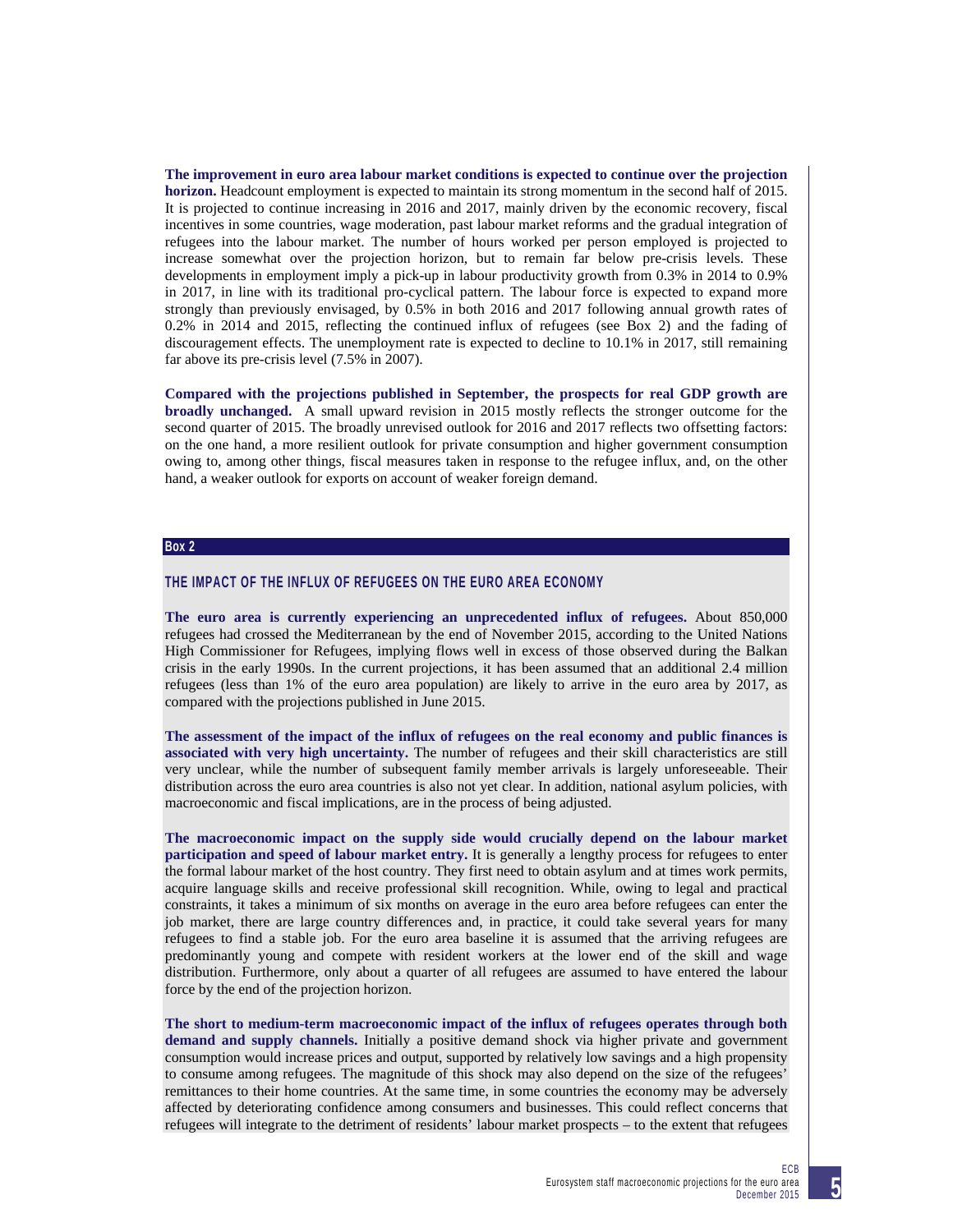do not take up unfilled job vacancies – and that the tourism sector in southern European countries receiving large numbers of refugees may be adversely affected. As some refugees enter the labour market, compensation per employee and productivity may be dampened owing to the increasing number of lowerskilled and lower-paid workers. However, in the near term, inflation may actually rise by comparison with a baseline that does not include the impact of the additional refugees owing to higher domestic demand, lower productivity and increasing housing rental prices. Thereafter, rising trend labour supply and employment could spur further growth, via stronger private consumption and housing investment. Moreover, in the longer term, potential output growth may benefit.

**The impact on employment, output and prices is differentiated across countries and is overall likely to be modest in the euro area baseline. However, the budgetary effects will be notable.** The budgetary impact of the influx of refugees is expected to reflect government expenditure for food and accommodation, cash transfers to refugees and, to a lesser extent, increased government consumption related to, among other things, spending on education, health and integration more generally. The expected short-term budgetary effects reflect the fact that, despite some indications of additional housing needs, there is no evidence of sizeable additional government investment. The refugee influx is expected to contribute to a looser euro area fiscal stance than in the previous projections. The budgetary impact on public finances is expected to last over the entire projection horizon in countries which are most affected. With the exception of a few countries where the additional (limited) costs arising from hosting refugees are expected to be covered through a re-prioritisation of spending or by drawing on reserves, such expenditure is expected to increase government deficits, not least given that the Stability and Growth Pact provides some flexibility in this regard. Over the longer run, the fiscal impact may become more favourable, depending crucially on the timing and extent of refugees' entry into the labour market.

# **Box 3**

# **TECHNICAL ASSUMPTIONS ABOUT INTEREST RATES, EXCHANGE RATES AND COMMODITY PRICES**

**Compared with the September projections, the changes in the technical assumptions include lower US dollar-denominated oil and non-energy commodity prices, a small appreciation of the effective exchange rate of the euro and lower interest rates in the euro area.** 

**The technical assumptions about interest rates and commodity prices are based on market expectations, with a cut-off date of 12 November 2015.** Short-term rates refer to the three-month EURIBOR, with market expectations derived from futures rates. The methodology gives an average level for these short-term interest rates of 0.0% for 2015, -0.2% in 2016 and -0.1% for 2017. The market expectations for euro area ten-year nominal government bond yields imply an average level of 1.2% in  $2015$ , 1.4% in 2016 and 1.7% in 2017.<sup>1</sup> Reflecting the path of forward market interest rates and the gradual pass-through of changes in market rates to lending rates, composite bank lending rates on loans to the euro area non-financial private sector are expected to remain broadly stable in 2016 before rising modestly in 2017. As regards commodity prices, on the basis of the path implied by futures markets in the two-week period ending on the cut-off date of 12 November, the price of a barrel of Brent crude oil is assumed to rise from the then prevailing level of USD 45 to USD 52.2 in 2016 and USD 57.5 in 2017. The prices of non-energy commodities in US dollars are assumed to follow an upward path.<sup>2</sup> Bilateral exchange rates are assumed to remain unchanged over the projection horizon at the average levels prevailing in the two-week period ending on the cut-off date of 12 November. This implies an exchange rate of USD 1.09 per euro over the projection horizon.

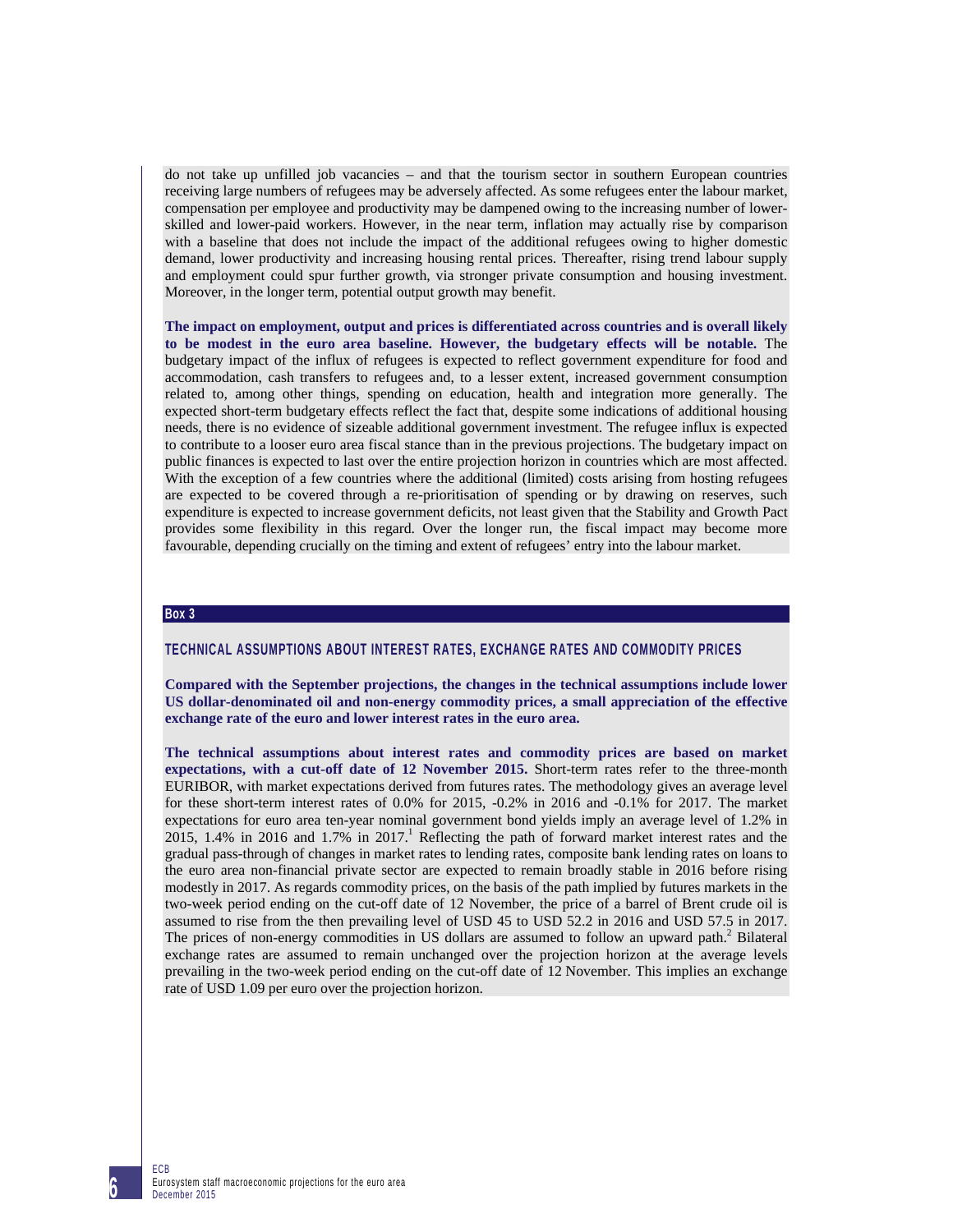#### **Technical assumptions**

|                                      | December 2015                |         |        |                   | September 2015 |        |      | <b>Revisions since</b> |        |        |  |
|--------------------------------------|------------------------------|---------|--------|-------------------|----------------|--------|------|------------------------|--------|--------|--|
|                                      |                              |         |        | September $20151$ |                |        |      |                        |        |        |  |
|                                      | 2017<br>2015<br>2016<br>2014 |         |        | 2015              | 2016           | 2017   | 2015 | 2016                   | 2017   |        |  |
| Three-month EURIBOR                  |                              |         |        |                   |                |        |      |                        |        |        |  |
| (percentage per annum)               | 0.2                          | 0.0     | $-0.2$ | $-0.1$            | 0.0            | 0.0    | 0.1  | 0.0                    | $-0.2$ | $-0.2$ |  |
| Ten-year government bond yields      |                              |         |        |                   |                |        |      |                        |        |        |  |
| (percentage per annum)               | 2.0                          | 1.2     | 1.4    | 1.7               | 1.3            | 1.6    | 1.8  | $-0.1$                 | $-0.2$ | $-0.1$ |  |
| Oil price (in USD/barrel)            | 98.9                         | 53.8    | 52.2   | 57.5              | 55.3           | 56.1   | 60.9 | $-2.7$                 | $-6.9$ | $-5.6$ |  |
| Non-energy commodity prices,         |                              |         |        |                   |                |        |      |                        |        |        |  |
| in USD (annual percentage change)    | $-8.6$                       | $-18.7$ | $-5.2$ | 4.1               | $-19.7$        | $-4.6$ | 4.4  | 1.0                    | $-0.7$ | $-0.4$ |  |
| USD/EUR exchange rate                | 1.33                         | 1.11    | 1.09   | 1.09              | 1.11           | 1.10   | 1.10 | 0.3                    | $-1.0$ | $-1.0$ |  |
| Euro nominal effective exchange rate |                              |         |        |                   |                |        |      |                        |        |        |  |
| (EER38) (annual percentage change)   | 2.4                          | $-7.1$  | 0.1    | 0.0 <sub>l</sub>  | $-7.8$         | 0.3    | 0.0  | 0.7                    | $-0.2$ | 0.0    |  |

1) Revisions are calculated from unrounded figures and expressed as percentages for levels, differences for growth rates and percentage points for interest rates and bond yields.

- 1 The assumption for euro area ten-year nominal government bond yields is based on the weighted average of countries' ten-year benchmark bond yields, weighted by annual GDP figures and extended by the forward path derived from the ECB's euro area all-bonds ten-year par yield, with the initial discrepancy between the two series kept constant over the projection horizon. The spreads between country-specific government bond yields and the corresponding euro area average are assumed to be constant over the projection horizon.
- 2 Oil and food commodity price assumptions are based on futures prices up to the end of the projection horizon. The prices of other non-energy hard commodities are assumed to follow futures until the fourth quarter of 2016 and thereafter to evolve in line with global economic activity.

# **3. PRICES AND COSTS**

**HICP inflation has stayed close to zero over the past few months.** The low level of headline inflation reflects intensified downward pressures from energy prices related to the latest drop in oil prices. At the same time, HICP inflation excluding energy has edged up slightly over recent months. This reflects increases in the inflation rates of food and non-energy industrial goods prices. The inflation rate of the latter has been pushed up by the strong depreciation of the euro. By contrast, notwithstanding some volatility, services price inflation has been virtually flat over the last few months, reflecting moderate domestic cost pressures.

**HICP inflation is envisaged to average 0.1% in 2015 before increasing to 1.0% in 2016 and to 1.6% in 2017.** HICP energy inflation is expected to have a strong bearing on the HICP inflation profile over the projection horizon. Significant upward base effects and the assumed increases in oil prices (according to futures markets) are envisaged to lead to a substantial rise in HICP energy inflation up to 2017. HICP inflation excluding energy is foreseen to strengthen gradually in line with increases in domestic cost pressures as the negative output gap narrows. Upward effects on HICP inflation excluding energy are also expected from the significant depreciation of the euro and from the indirect effects of the assumed rise in commodity prices over the projection horizon. At the same time, the impact of administered prices and changes in indirect taxes on inflation is expected to remain limited.

**The depreciation of the euro, upward oil price-related base effects, and the assumed increases in commodity prices are expected to be among the main drivers of the pick-up in inflation over the projection horizon.** Following years of downward price pressures from the external side, import prices are expected to rise and add to the increase in HICP inflation over the projection horizon. The annual growth of the import deflator is projected to increase from -2.0% in 2015 to 0.4% in 2016 and 1.8% in 2017. One key factor behind these increases is the substantial weakening of the euro exchange rate, whose pass-through to domestic prices, via import prices, is typically protracted and is expected to affect domestic prices also in 2016 and 2017. In addition, energy and non-energy commodity prices will drive euro area import and consumer price inflation upwards over the horizon.

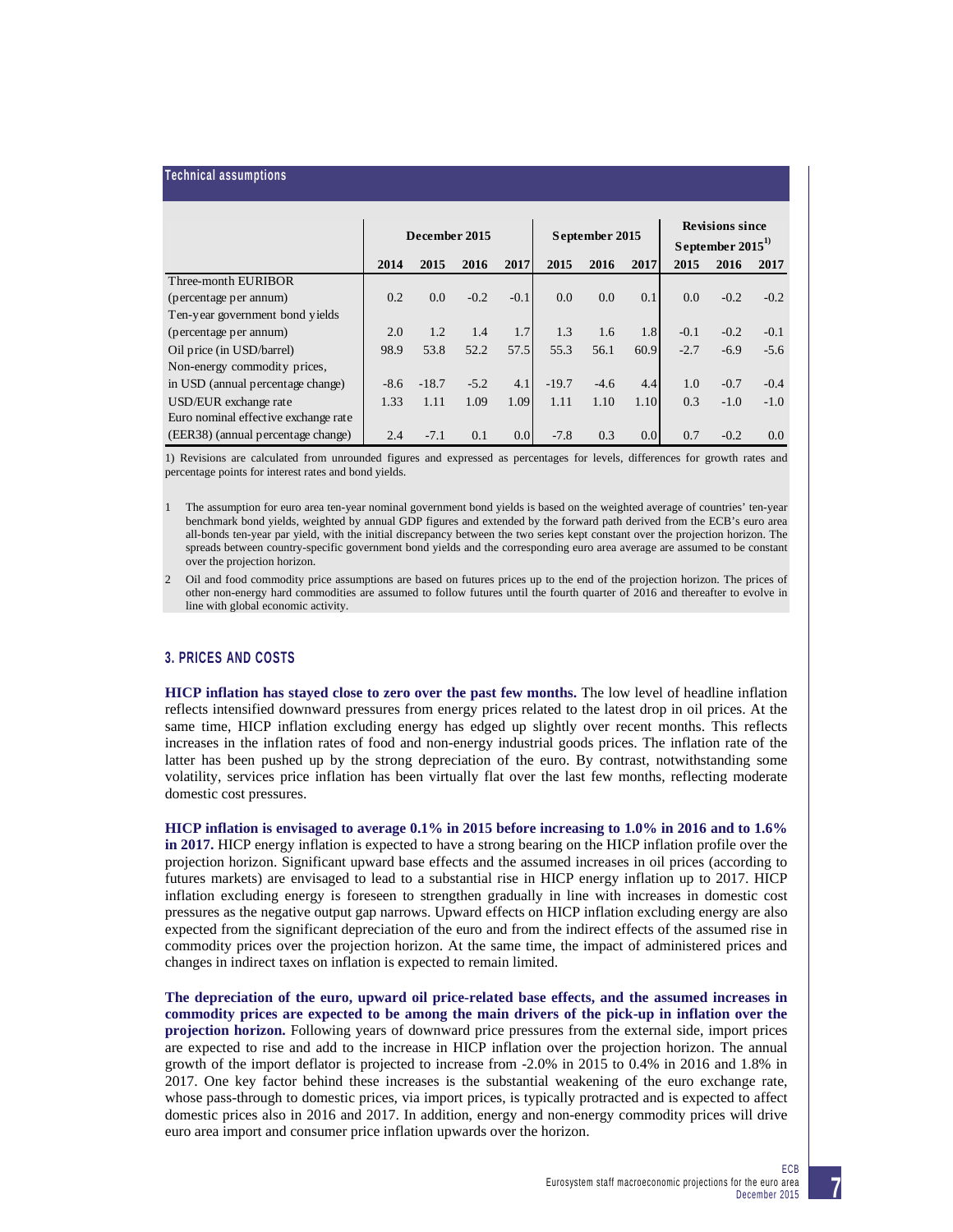**Rising domestic price pressures are also envisaged to contribute to the increase in HICP inflation in particular towards the end of the projection horizon.** The expected ongoing economic recovery and strengthening in demand should be reflected in further improvements in labour market conditions and corporations' pricing power. In this environment, both wages and profit margins are expected to pick up and add to domestic price pressures.

**The fading labour market slack is projected to entail a strengthening in the growth of nominal compensation per employee.** However, wage growth is expected to remain relatively moderate. Factors holding back compensation per employee growth during the current economic recovery include the remaining degree of labour market slack and the current low inflation environment. A dampening impact on wage growth is also expected from ongoing adjustment processes aimed at increasing price competitiveness in some euro area countries. In addition, structural labour market reforms implemented during the crisis and potentially also pent-up wage restraint related to binding downward rigidities in nominal wages during the crisis are factors that may hold back a pick-up in wage growth in the current recovery. Unit labour cost growth is envisaged to continue to hover around the recent low levels until early 2017, as the projected cyclical acceleration in productivity offsets the gradually increasing path of wage growth. Thereafter, a stabilisation in productivity growth coupled with a further pick-up in wage growth implies a strengthening in unit labour cost growth during 2017.

**Profit margins are expected to strengthen as the economic recovery progresses.** Further improvements in demand and declines in economic slack are expected to support corporations' pricing power and a continuation of the recently observed recovery in profit margins over the projection horizon. Windfall gains related to the past strong drops in oil and commodity prices and the depreciation of the euro on account of pricing-to-market strategies by exporters have contributed to the recent recovery in profits. A dampening impact on profit margins is, by contrast, expected from structural product market reforms implemented during and after the crisis, as these are expected to have increased the degree of competition in some markets. Overall, following protracted weak developments over the past few years, profit margins are envisaged to recover over the projection horizon and to grow by around 0.5% each year on average between 2015 and 2017.

**Compared with the projections published in September, the outlook for HICP inflation has been revised down slightly.** Weaker external price pressures, related to lower than assumed oil prices, mostly account for the downward revision.

# **4. FISCAL OUTLOOK**

**The government balance is projected to improve.** The gradual improvement in the government balance-to-GDP ratio is partly due to the cyclical improvement and partly to declining interest expenditure, while the structural primary balance is projected to deteriorate somewhat in 2016 and remain stable in 2017. Following increases until 2014, the government debt-to-GDP ratio is projected to start declining from 2015 onwards.

**Compared with the projections published in September, the fiscal outlook is broadly unchanged.** The government budget balance has been revised slightly up for 2015 and slightly down for 2017, reflecting changes in the amount of fiscal consolidation. The debt trajectory is more favourable over the projection horizon, reflecting a more favourable growth-interest rate differential and a positive effect from the deficit-debt adjustment.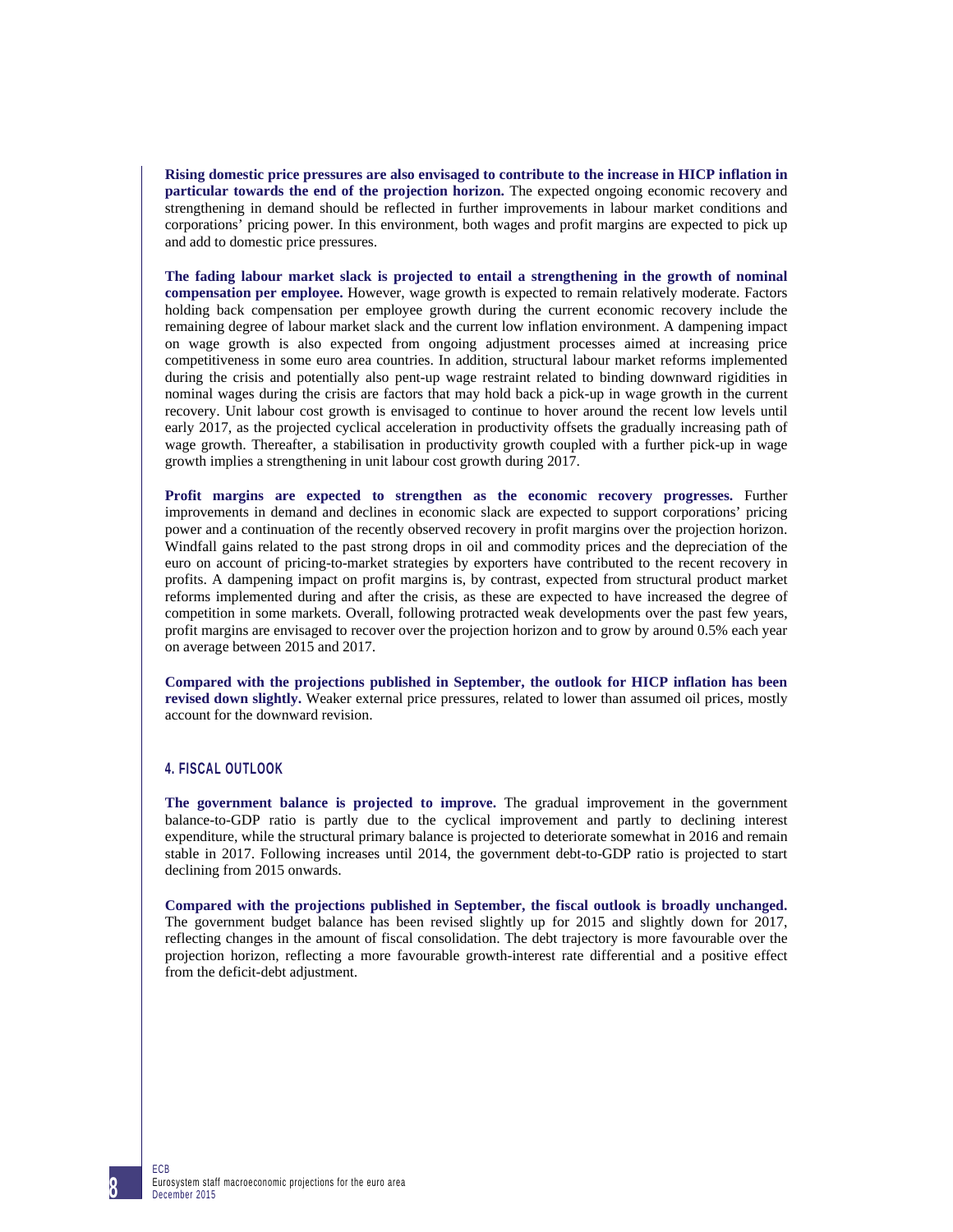#### **Table 1 Macroeconomic projections for the euro area**1)

#### (annual percentage changes)

|                                      | December 2015 |                                    |                             |                             | September 2015              | <b>Revisions since</b><br>September $2015^{2}$ |                             |        |        |        |
|--------------------------------------|---------------|------------------------------------|-----------------------------|-----------------------------|-----------------------------|------------------------------------------------|-----------------------------|--------|--------|--------|
|                                      | 2014          | 2015                               | 2016                        | 2017                        | 2015                        | 2016                                           | 2017                        | 2015   | 2016   | 2017   |
| Real GDP <sup>3)</sup>               | 0.9           | 1.5                                | 1.7                         | 1.9                         | 1.4                         | 1.7                                            | 1.8                         | 0.1    | 0.0    | 0.0    |
|                                      |               | $\left[1.4$ - $1.6\right]$ $^{4)}$ | $[1.1 - 2.3]$ <sup>4)</sup> | $[0.9 - 2.9]$ <sup>4)</sup> | $[1.3 - 1.5]$ <sup>4)</sup> | $[0.8 - 2.6]$ $^{\rm 4)}$                      | $[0.6 - 3.0]$ <sup>4)</sup> |        |        |        |
| Private consumption                  | 0.8           | 1.6                                | 1.9                         | 1.7                         | 1.7                         | 1.7                                            | 1.7                         | $-0.1$ | 0.2    | 0.0    |
| Government consumption               | 0.8           | 1.4                                | 1.2                         | 1.0                         | 0.7                         | 0.8                                            | 0.7                         | 0.7    | 0.4    | 0.3    |
| Gross fixed capital                  |               |                                    |                             |                             |                             |                                                |                             |        |        |        |
| formation                            | 1.3           | 2.3                                | 2.8                         | 3.8                         | 2.1                         | 3.4                                            | 3.9                         | 0.2    | $-0.7$ | $-0.1$ |
| Exports <sup>5</sup>                 | 4.1           | 4.8                                | 4.0                         | 4.8                         | 4.5                         | 4.9                                            | 5.2                         | 0.4    | $-0.8$ | $-0.4$ |
| Imports <sup>5</sup>                 | 4.5           | 5.3                                | 4.8                         | 5.3                         | 4.7                         | 5.4                                            | 5.7                         | 0.6    | $-0.7$ | $-0.4$ |
| Employment                           | 0.6           | 1.0                                | 1.0                         | 1.0                         | 0.7                         | 0.8                                            | 0.8                         | 0.2    | 0.3    | 0.1    |
| Unemployment rate                    |               |                                    |                             |                             |                             |                                                |                             |        |        |        |
| (percentage of labour force)         | 11.6          | 11.0                               | 10.5                        | 10.1                        | 11.0                        | 10.6                                           | 10.1                        | $-0.1$ | $-0.1$ | 0.0    |
| <b>HICP</b>                          | 0.4           | 0.1                                | 1.0                         | 1.6                         | 0.1                         | 1.1                                            | 1.7                         | 0.0    | $-0.2$ | 0.0    |
|                                      |               | $\left[0.1$ - $0.1\right]$ $^{4)}$ | $[0.5 - 1.5]^{4}$           | $[0.9 - 2.3]$ $^{\rm 4)}$   | $[0.0 - 0.2]$ <sup>4)</sup> | $[0.5 - 1.7]$ $^{\rm 4)}$                      | $[0.9 - 2.5]$ <sup>4)</sup> |        |        |        |
| HICP excluding energy                | 0.7           | 0.9                                | 1.3                         | 1.5                         | 0.9                         | 1.3                                            | 1.6                         | 0.0    | $-0.1$ | $-0.1$ |
| HICP excluding energy and            |               |                                    |                             |                             |                             |                                                |                             |        |        |        |
| food                                 | 0.8           | 0.9                                | 1.3                         | 1.6                         | 0.9                         | 1.4                                            | 1.6                         | $-0.1$ | $-0.1$ | 0.0    |
| HICP excluding energy,               |               |                                    |                             |                             |                             |                                                |                             |        |        |        |
| food and changes in                  |               |                                    |                             |                             |                             |                                                |                             |        |        |        |
| indirect taxes <sup>6)</sup>         | 0.7           | 0.8                                | 1.3                         | 1.6                         | 0.9                         | 1.4                                            | 1.6                         | 0.0    | $-0.1$ | 0.0    |
| Unit labour costs                    | 1.1           | 0.9                                | 0.9                         | 1.2                         | 1.0                         | 0.6                                            | 1.1                         | $-0.1$ | 0.2    | 0.1    |
| Compensation                         |               |                                    |                             |                             |                             |                                                |                             |        |        |        |
| per employee                         | 1.4           | 1.4                                | 1.5                         | 2.1                         | 1.6                         | 1.6                                            | 2.1                         | $-0.2$ | 0.0    | 0.0    |
| Labour productivity                  | 0.3           | 0.5                                | 0.7                         | 0.9                         | 0.7                         | 1.0                                            | 1.0                         | $-0.1$ | $-0.3$ | $-0.1$ |
| General government budget            |               |                                    |                             |                             |                             |                                                |                             |        |        |        |
| balance (percentage of GDP)          | $-2.6$        | $-2.0$                             | $-2.0$                      | $-1.8$                      | $-2.1$                      | $-2.0$                                         | $-1.7$                      | 0.1    | 0.0    | $-0.1$ |
| Structural budget balance            |               |                                    |                             |                             |                             |                                                |                             |        |        |        |
| (percentage of $GDP$ ) <sup>7)</sup> | $-1.8$        | $-1.7$                             | $-1.9$                      | $-1.9$                      | $-1.8$                      | $-1.8$                                         | $-1.7$                      | 0.1    | 0.0    | $-0.2$ |
| General government gross             |               |                                    |                             |                             |                             |                                                |                             |        |        |        |
| debt (percentage of GDP)             | 92.1          | 91.1                               | 90.1                        | 88.9                        | 91.6                        | 90.7                                           | 89.4                        | $-0.5$ | $-0.7$ | $-0.5$ |
| Current account balance              |               |                                    |                             |                             |                             |                                                |                             |        |        |        |
| (percentage of GDP)                  | 2.4           | 3.0                                | 2.9                         | 2.7                         | 3.0                         | 2.9                                            | 2.7                         | 0.0    | 0.0    | 0.0    |

1) The data refer to the euro area including Lithuania, except for the HICP data for 2014. The average annual percentage change in the HICP for 2015 is based on a euro area composition in 2014 that already includes Lithuania.

2) Revisions are calculated from unrounded figures.

3) Working day-adjusted data.

4) The ranges shown around the projections are based on the differences between actual outcomes and previous projections carried out over a number of years. The width of the ranges is twice the average absolute value of these differences. The method used for calculating the ranges, involving a correction for exceptional events, is documented in *New procedure for constructing Eurosystem and ECB staff projection ranges*, ECB, December 2009, available on the ECB's website.

5) Including intra-euro area trade.

6) The sub-index is based on estimates of actual impacts of indirect taxes. This may differ from Eurostat data, which assume a full and immediate pass-through of tax impacts to the HICP.

7) Calculated as the government balance net of transitory effects of the economic cycle and temporary measures taken by governments (for the ESCB approach, see *Working Paper Series*, No 77, ECB, September 2001, and *Working Paper Series*, No 579, ECB, January 2007). The projection of the structural balance is not derived from an aggregate measure of the output gap. Under the ESCB methodology, cyclical components are calculated separately for different revenue and spending items. For more details, see the box entitled "Cyclical adjustment of the government budget balance" in the March 2012 issue of the ECB's Monthly Bulletin and the box entitled "The structural balance as an indicator of the underlying fiscal position" in the September 2014 issue of the ECB's Monthly Bulletin.

#### **Box 4**

## **SENSITIVITY ANALYSES**

**Projections rely heavily on technical assumptions regarding the evolution of certain key variables.** Given that some of these variables can have a large impact on the projections for the euro area, examining the sensitivity of the latter with respect to alternative paths of these underlying assumptions can help in

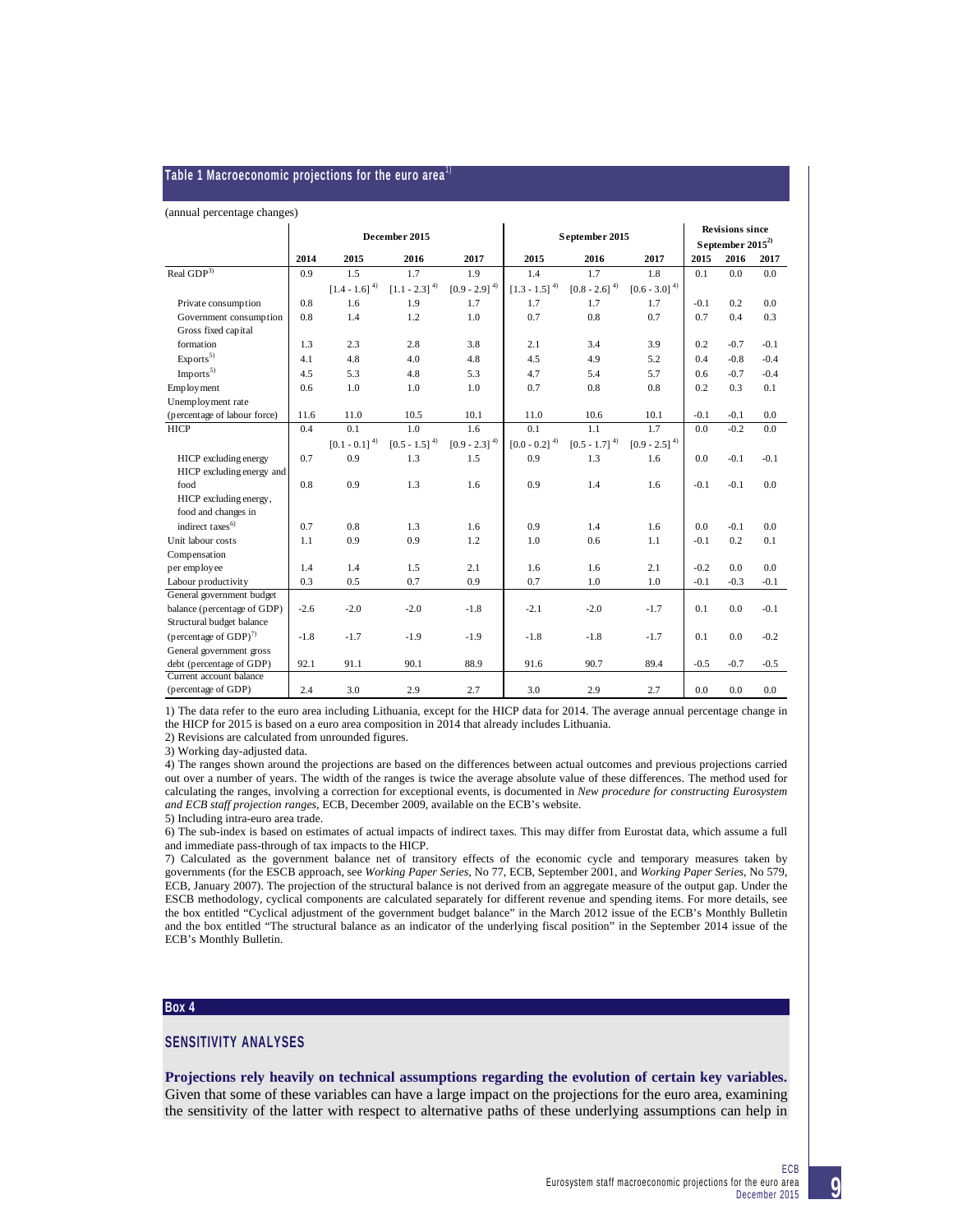the analysis of risks around the projections. This box discusses the uncertainty around oil prices and exchange rates, as well as the sensitivity of the projections with respect to these variables.

## **1) An alternative oil price path**

**Alternative oil price models show somewhat higher oil prices in 2016 and 2017 than those indicated by futures.** The technical assumptions for oil price developments underlying the baseline projections, based on futures markets, foresee an increase in oil prices over the projection horizon (see Box 3). This path is consistent with some recovery of world oil demand associated with the global economy gaining traction and some reduction in the growth of oil supply. Alternative models used by ECB staff<sup>1</sup> to project oil prices over the projection horizon currently suggest a slightly higher oil price over the projection horizon than assumed in the technical assumptions. This would be consistent with an even stronger recovery of world oil demand in the medium term and/or a stronger dampening of oil supply growth owing to lower investment in the oil sector and thus a reduction in oil exploitation capacity in some countries, in response to the recent fall in oil prices. The impact of this alternative path, in which oil prices would increase at a slightly stronger pace and be 5.8% higher than in the baseline by 2017, would slightly dampen real GDP growth (down by 0.1 percentage point in 2017), while entailing a somewhat faster increase in HICP inflation in 2016 and 2017 (up by about 0.1 percentage point in both 2016 and 2017).

#### **2) An alternative exchange rate path**

**There are both upside and downside risks to the path of the effective exchange rate of the euro.** Downside risks mainly stem from a growing divergence in the monetary policy stance on either side of the Atlantic. In particular, further monetary policy accommodation in the euro area and a rise in the federal funds rate in the United States could put further downward pressure on the euro. By contrast, upside risks to the euro exchange rate could stem from rising concerns about growth in emerging market economies and China in particular. The resulting increase in market volatility may lead to an appreciation of the euro owing to the unwinding of large carry trade positions.

**In order to illustrate the related risks to the projections, this sensitivity analysis includes two alternative paths of the exchange rate of the euro.** The first is based on the 25th percentile of the distribution provided by the option-implied risk-neutral densities for the USD/EUR exchange rate on 12 November 2015. The path implies a gradual depreciation of the euro vis-à-vis the US dollar to an exchange rate of 0.99 USD/EUR in 2017, which is 8.1% below the baseline assumption for that year. The second path is based on the 75th percentile of the same distribution and implies a gradual appreciation of the euro vis-à-vis the US dollar to an exchange rate of 1.18 USD/EUR in 2017, which is 8.9% above the baseline assumption for that year. The corresponding assumptions for the nominal effective exchange rate (NEER‑38) reflect historical regularities, whereby changes in the USD/EUR exchange rate correspond to changes in the effective exchange rate with an elasticity of around 52%. In the case of the depreciation, this results in a gradual downward divergence of the NEER-38 from the baseline, to a level which is 4.3% below the baseline in 2017. In the case of the appreciation, the implied upward divergence of the NEER-38 brings it to a level 4.5% above the baseline in 2017.

**In both scenarios, the results from a number of staff macroeconomic models point to relatively strong impacts on real GDP growth and HICP inflation in 2016 and 2017.** The results for the depreciation of the euro point to higher HICP inflation (up by between 0.1 and 0.3 percentage point in 2016 and by between 0.3 and 0.5 percentage point in 2017) and higher real GDP growth (up by between 0.1 and 0.2 percentage point in 2016 and by between 0.2 and 0.3 percentage point in 2017). With the opposite sign, the results for the appreciation of the euro are similar.

1) See the four-model combination presented in the article entitled "Forecasting the price of oil", *Economic Bulletin*, Issue 4, ECB, 2015.